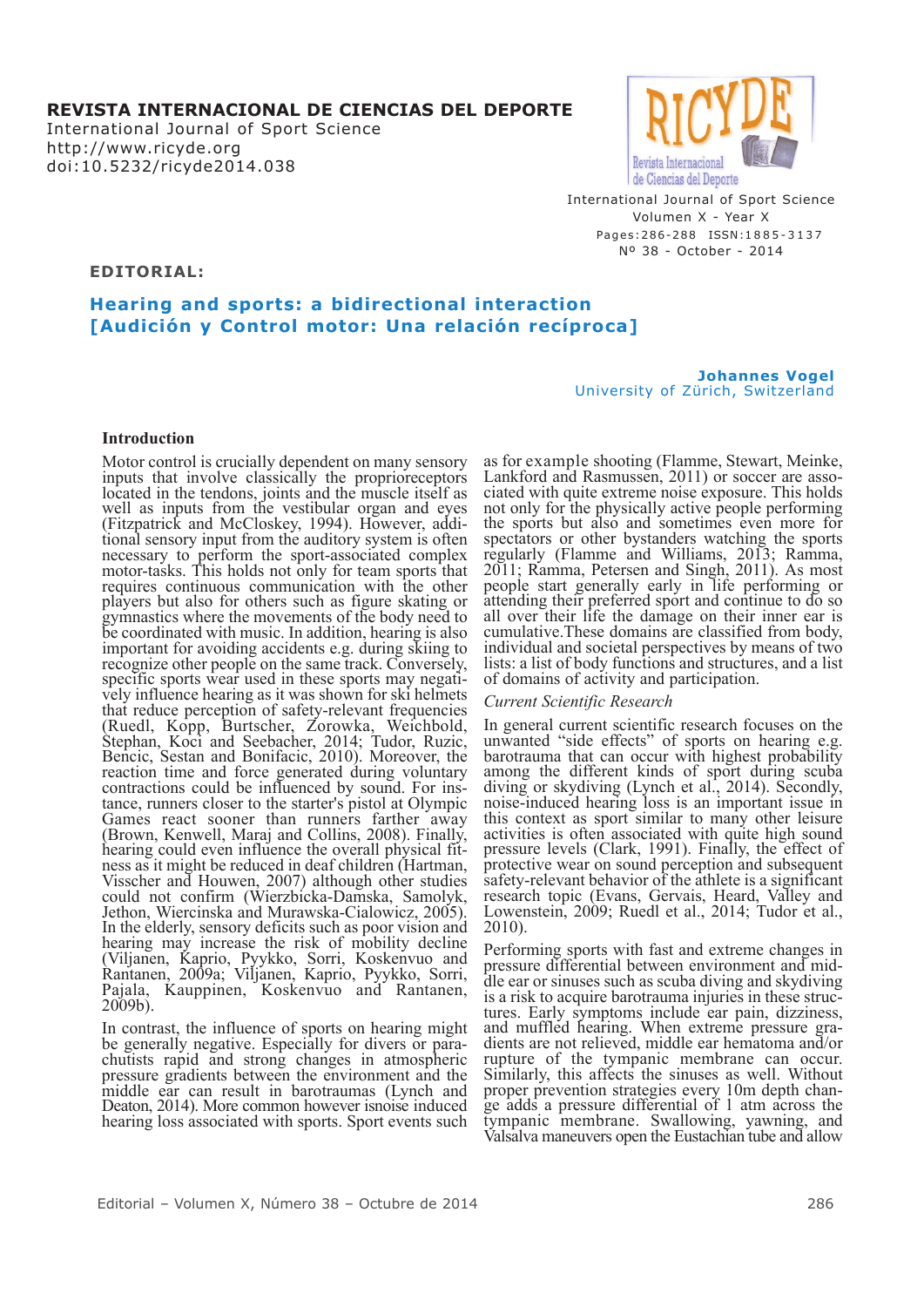pressure relief across the tympanic membrane. However, if the Eustachian tube is not patent, for ins- tance due to an upper respiratory tract infection, aller- gies, or abnormal anatomy, these measures do not work. A risk to develop comparable symptoms and injuries as scuba divers have people performing parachuting, skydiving, paragliding, parasailing, hang gliding or wingsuit flying but also heliskiing and helibo- arding. However the risk and resulting symptoms for barotrauma is generally lower in these sports as the pressure changes are less steep compared to scuba<br>diving. Exceptions are skydiving and high altitude diving. Exceptions are skydiving and high altitude - low opening (HALO) parachuting (Glorioso, Batts and Ward, 1999; Hodkinson, 2011).

Noise-induced hearing loss is <sup>a</sup> very common pro- blem and not only induced by performing or watching sports as any kind of noise can induce either instantly (acute acoustic trauma), when loud enough (130-140 dBA), or in a more or less delayed manner when repe-<br>atedly exposed to noise (above 75-80) (Dobie, 2001; Lawton, 2001). Therefore, noise exposure is legislatively regulated in industry to a maximum permissible exposure to accumulated noise, equivalent to an 8hour continuous noise level of 85 dBA (Neitzel, Seixas, Goldman and Daniell, 2004). However many kinds of sports are associated with considerable noise exposure and is in addition attended or performed by quite a number of people. In this context soccer games have been investigated as often very loud noise is pro-<br>duced by the spectators sometimes by using e.g.<br>Vuvuzelas to express their fun or to cheer on their teams (Ramma; Ramma et al., 2011). This particular instrument has a broad frequency spectrum between 75 Hz and 20 kHz and a sound pressure level of up to <sup>105</sup> dBA. Consequently, significant hearing impair- ment could be detected in people blowing the Vuvuzela or sitting within 1m distant from it after a single soccer match (Ramma et al., 2011).

Sports wear such as ski helmets can reduce sound per- ception, which may result in significant safety issues (Ruedl et al., 2014; Tudor et al., 2010). However, which specific features result in reduced perception of specific safety-relevant frequencies has not investiga- ted specifically. In addition, the effect on hearing appears to depend very much on the details in cons- truction of the helmet as others found that wearing <sup>a</sup> rugby helmet does not alter the perception of sound (Kieran, Dunne, Hughes and Fenton, 2008). Thus, it remains to elucidate which design features adversely reduce sound perception and should be avoided.

### *Limitations of the studies*

It appears that so far the interactions between sports and sound perception is an underrated scientific topic. However as people live longer and are more aware and interested in their physical fitness this might need to be changed. With increasing age the lifelong noise

exposure accumulates and might result in preterm presbycusis. Therefore the sport-associated noise exposure, risks to acquire a braotrauma as well as the way acoustic perception is necessary for save performance of sport should become a scientific topic of growing interest. On the other hand it has been shown that better cardiovascular fitness may reduce pres- bycusis as long as the noise exposure during the life was not unusual high (Hutchinson, Alessio and Baiduc, 2010). This is a quite important finding as to the question of maintaining health up to a high age but unfortunately has been not further investigates. Overall broad epidemiologic, systematic studies regarding time spent with performing or attending sports, cardiovascular fitness, measurements (or at least estimates) of the noise exposure in the respective activities and development of presbycusis are mis-<br>sing. Finally the scientific basis regarding design fea-<br>tures of sport helmets and their effect on sound per-<br>cep investigated so far.

#### *Future research*

Because hearing impairment is not directly life-threa-<br>tening it is tended to be an underrated medical pro-<br>blem. However as people live longer our society gets older and we all want to enjoy our twilight years. Natural aging including the development of age rela- ted hearing loss (presbycusis) appears to be delayed in active compared to sedentary man. Thus, physical activity and subsequent gain or maintenance of car- diovascular fitness increases overall quality of life and health including sensory performance (Hutchinson et al., 2010; Wierzbicka-Damska et al., 2005). The other way around poor hearing is a risk factor for increased mortality (Feeny, Huguet, McFarland, Kaplan, Orpana and Eckstrom, 2012; Viljanen et al., 2009a; Viljanen et al., 2009b). Consequently it is desirable to better understand the effect of sports on hearing and vice versa. Research on this topic should result at least in recommendations how to behave and what to avoid for increasing lifespan at maximum health.

Thus, my prediction is that research on the bidirectio- nal interconnection between hearing and physical activity will gain increasing interest of scientists all over the globe.

#### *References*

Brown, A.M; Kenwell, Z.R.; Maraj, B.K. & Collins, D.F. (2008). "Go" signal intensity influences the sprint start. *Medicine & Science in Sports & Exercise*, 40(6): 1142-1148. http://dx.doi.org/10.1249/MSS.0b013e31816770e1

Clark, W.W. (1991). Noise exposure from leisure activities: a review. *The Journal of the Acoustical Society of America*, 90(1): 175-181.

http://www.ncbi.nlm.nih.gov/pubmed/1880286?dopt=Citation